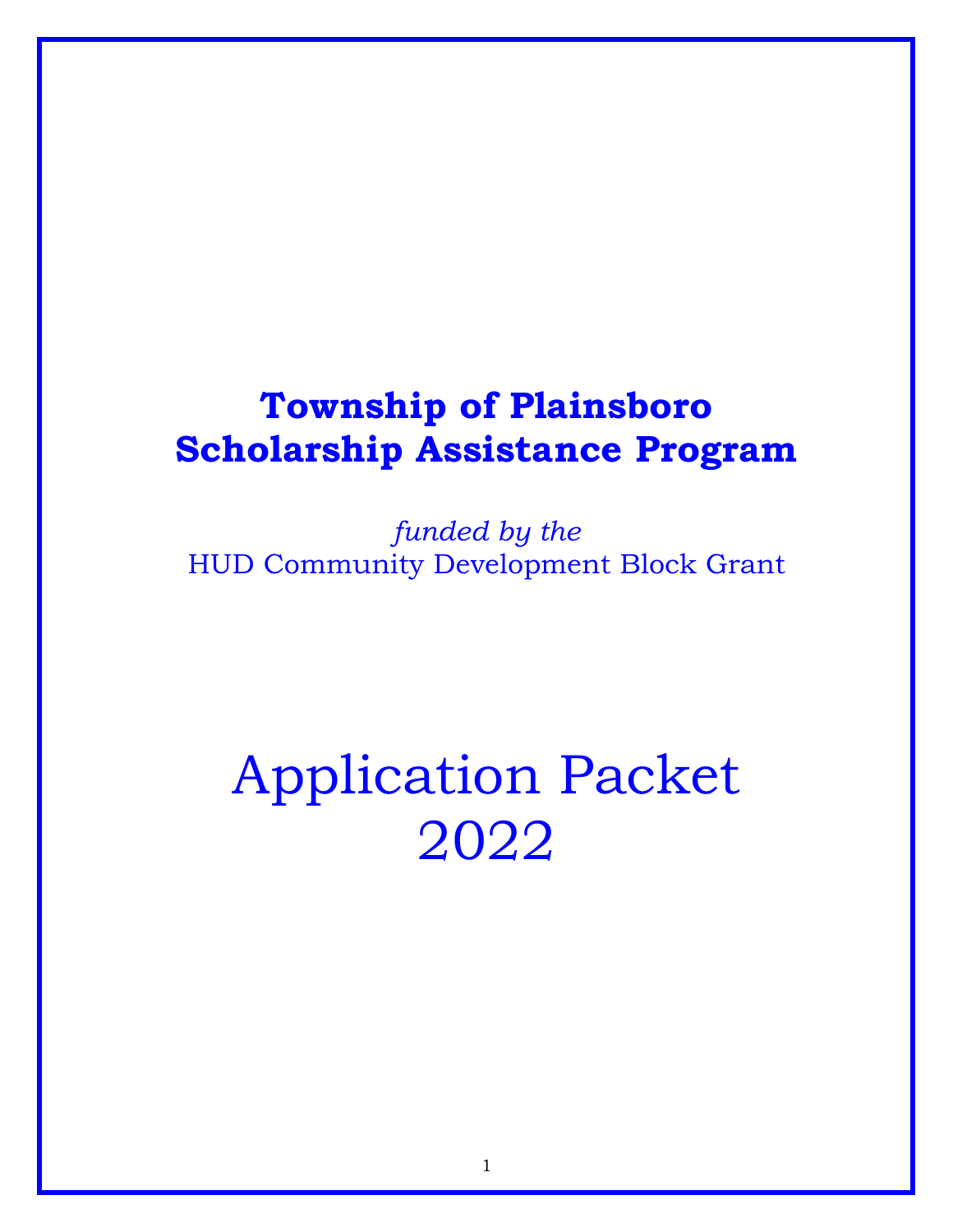## **Important Information Read Before Beginning Application**

## **Eligibility Requirements**

Applicant must be a resident of Plainsboro Township.

Applicant must be income eligible for low or very low family income level according to HUD guidelines (see Financial Assistance Program Application Form, page 14).

Applicant must apply funds to one or more of the following programs:

- Plainsboro 2022 Summer Camp (Lenape and Pre-K)
- WWPCE Before/After Camp Care for Plainsboro Camp 2022
- WWPCE Extended Day Program, School Year 2022-2023
- WWPCE Kindergarten Extension Program, School Year 2022-2023

If any of the above eligibility requirements do not apply to you, do not continue. You will not qualify for financial assistance.

## **Application Requirements**

Applications must be submitted to the Plainsboro Recreation Department by **4:00 p.m. on Friday, May 6, 2022.**

Only complete applications, with **all** required documentation, certifications, and signatures, will be accepted for consideration. A checklist is included in the packet, which must be checked off and signed.

It is the applicant's responsibility to obtain notary signatures and make copies of application documents *prior* to submitting the packet to the Recreation and Community Services Department. The Recreation and Community Services Department does not provide these services. Photocopy machines are available for public use in the Plainsboro Township library.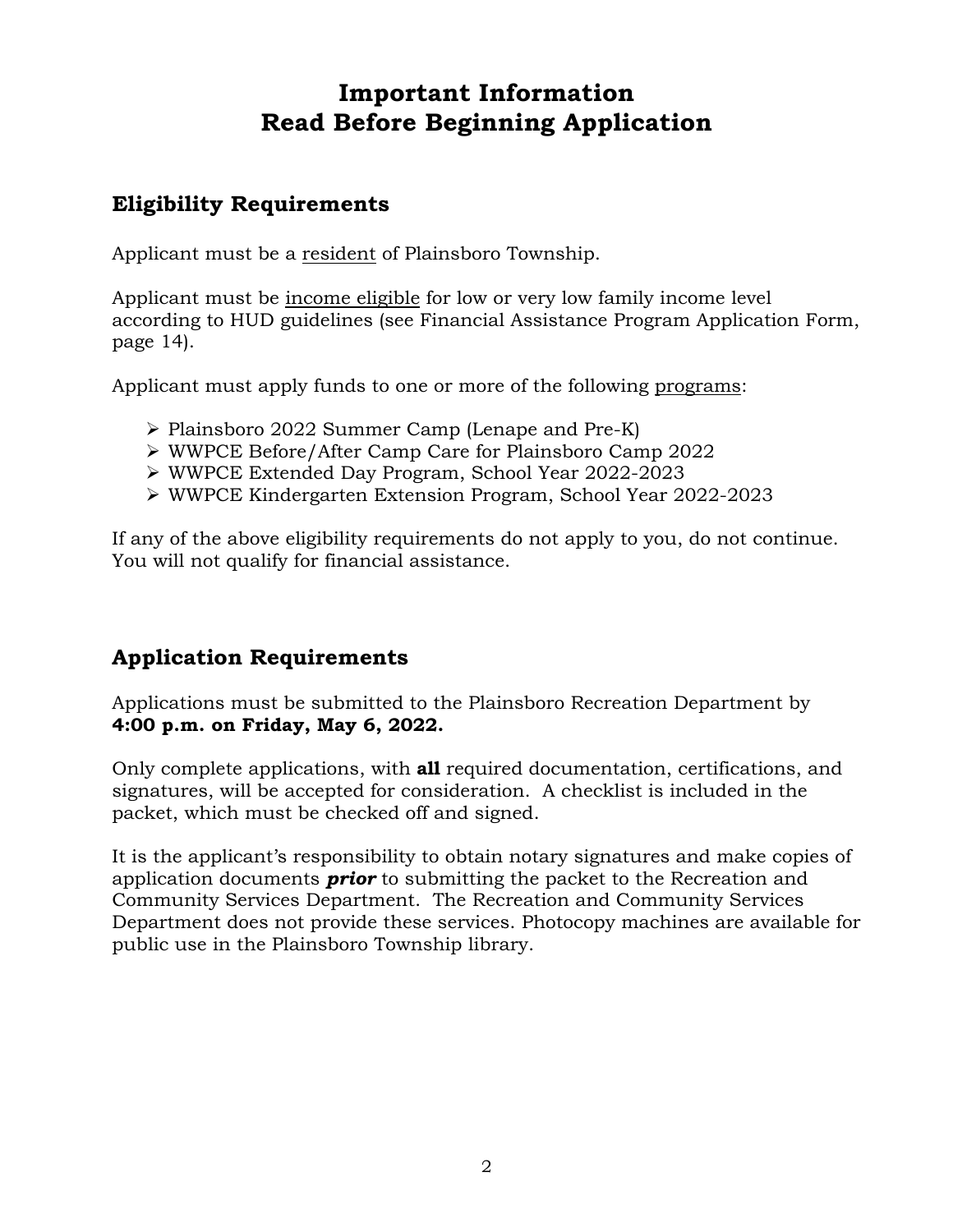## **Eligible programs and procedures:**

## **PLAINSBORO 2022 SUMMER CAMP (LENAPE AND PRE-K)**

**Plainsboro Recreation and Community Services Department 641 Plainsboro Road, Plainsboro, NJ 08536 609-799-0909 x1719**

A non-refundable financial assistance application fee of \$25 per family is required and must be paid and submitted with your completed financial assistance application. Applications must be accompanied by cash, money order or check made payable to: **Township of Plainsboro.** Once your financial assistance application is received; a space will be reserved for your child/children if you select assistance for Plainsboro Township summer camp on page 12 of the application. Upon approval and after you receive your financial assistance award you will then need to register your child in person at the Recreation and Cultural Center M-F 8:30 a.m. – 4:30 p.m. with extended registration hours Tues.  $&$  Thurs. from  $4:30 - 8:00$  p.m.

## **WWPCE BEFORE/AFTER CAMP FOR PLAINSBORO SUMMER CAMP 2022** *and* **WWPCE EXTENDED DAY PROGRAM 2022-2023** *and* **WWPCE KINDERGARTEN EXTENSION PROGRAM 2022-2023**

**West Windsor-Plainsboro Community Education (WWPCE) 321 Village Road East West Windsor, NJ 08550 609-716-5030, ext. 5024**

The parent/guardian must **first** enroll their child/children in the desired programs with the program provider. Your financial assistance application does not need to be completed at time of registration. Register early. Submitting the attached application for HUD financial assistance is *separate* from registering for one of these eligible programs. **DO NOT** enclose program registration forms with your financial assistance application.

Contact WWPCE for Before/After Camp, Extended Day, and Kindergarten Extension program registration information. This information can also be found online at **http://www.west-windsor-**

**plainsboro.k12.nj.us/departments/Community\_Education/extended\_day\_program.**

**If you are awarded financial assistance, it may cover only a portion of the program fees; you will be responsible for the balance due and payment must be coordinated with the program provider. If you are denied financial assistance due to ineligibility, you will have a grace period to work out payment with the program provider or withdraw from the program(s).**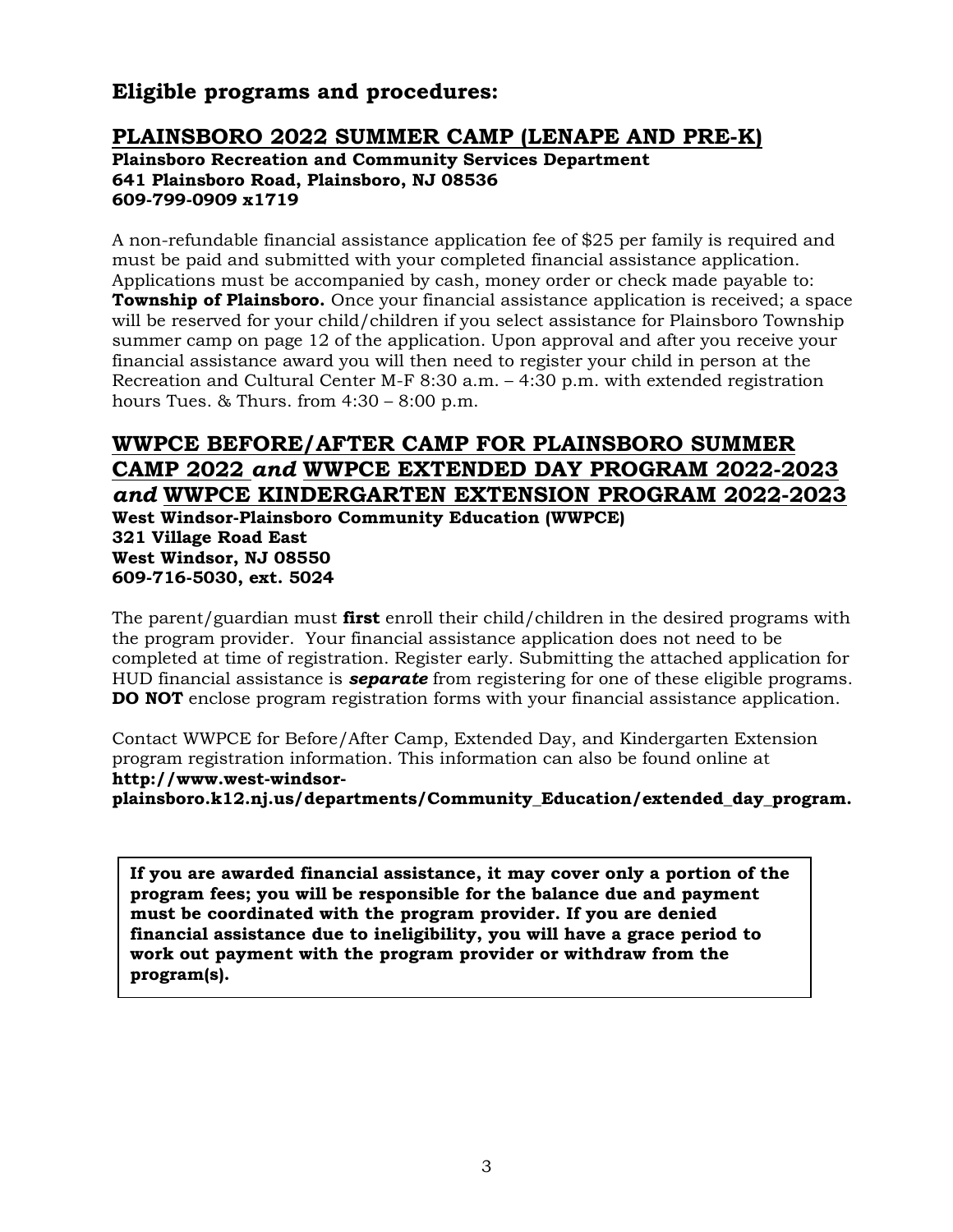If you have not done so already, file your 2021 income tax return with the IRS as soon as possible. Once the IRS has received your tax return, immediately contact them to request a *transcript* of your 2021 income tax return (see the *Filing Requirements Checklist* for detailed instructions). As part of the application process, you must submit an **IRS transcript** for you and all other members of your household earning income. **A copy of your income tax return(s) is insufficient documentation.** 

- **Complete, sign and date the** *Financial Assistance Program Application* **enclosed in this packet.** If your child/children are enrolled in more than one program, the financial assistance will be applied to the eligible programs in the following order − if there is a balance that can be applied to more than one program and unless otherwise noted by you:
	- 1) Plainsboro Summer Camp
	- 2) WWPCE Before/After Camp
	- 3) WWPCE Extended Day/Kindergarten Extension programs
- **Complete and sign the** *Filing Requirements Checklist* to ensure that you are providing all required documentation with the application.
- **Applications will not be fully reviewed until after the May 6, 2022 submission deadline.**
- If you have any questions regarding this process or to review the application requirements you may call 609-799-0909, ext. 1719. You may also schedule an appointment to meet with the Grant Coordinator.
- A non-refundable \$25 per family application fee is required when you submit your financial assistance application. The office accepts checks made payable to Plainsboro Township, money orders or cash (exact change is appreciated) weekdays between 8:30-4:30. Credit cards are not accepted.
- Once you have completed, signed, and dated the application, including the *Filing Requirements Checklist,* and produced all required documentation, you are ready to submit the application, checklist and documentation. **Financial Assistance applications and the non-refundable application fee must be received no later than Friday, May 6, 2022 by 4:00 p.m.**

The amount of financial assistance available for each child varies with the number of qualified applicants per year. The total amount of financial assistance available will be divided evenly among the qualified applicants; therefore, each eligible child will be able to receive assistance.

If you are granted financial assistance, it will likely cover only a portion of the program fees; you are responsible for the balance due. Payment for the balance due must be coordinated with the program provider.

Once your application has been reviewed and, if approved, you will receive email/written confirmation of the amount of financial assistance your child/children will receive. You must acknowledge confirmation of this email to receive the award. The financial assistance will be paid directly to the program provider.

If you are denied financial assistance due to ineligibility, failure to submit required documentation, or failure to fulfill requirements of a previous financial assistance award (including unpaid balances), you will be notified in writing.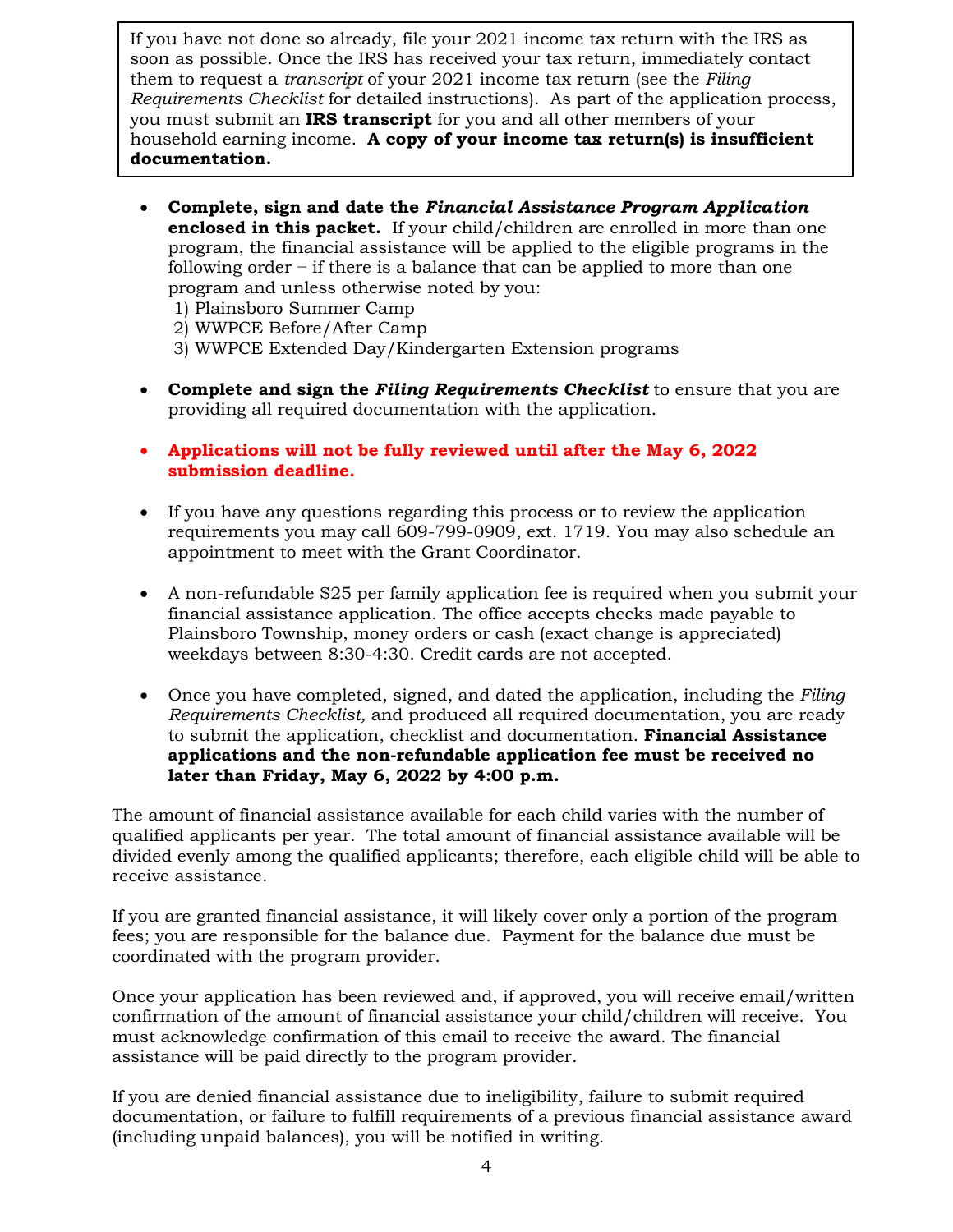## **COMMON MISTAKES THAT MAY RESULT IN DENIAL OF ASSISTANCE**

#### **I submitted a copy of my 2021 income tax return instead of an IRS transcript**.

An official *IRS transcript* of your 2021 income tax return is required documentation. See the *Filing Requirements Checklist* for instructions on obtaining an IRS transcript. A copy of your 2021 income tax return alone is insufficient documentation. If you are unable to obtain an IRS transcript by the application deadline, you may submit a copy of your 2021 income tax return until the IRS transcript becomes available; however, **your application will not be fully processed until the IRS transcript is received.**

#### **I did not include all sources of household income.**

You must disclose **ALL** sources of household income, including the income of all household members who are occupants of one address (they do not need to be related to you or your child), as well as non-occupants of your household who also contribute to your household income.

#### **I did not submit all requested documentation as outlined on the** *Filing Requirements Checklist***.**

You will be notified **only once** of missing documentation if your application is received prior to the application deadline. If documentation is still missing after being notified, you will be denied financial assistance.

#### **I did not register for the WWPCE Before/After Camp Care and/or WWPCE Extended Day/Kindergarten Extension Programs with the program providers before submitting an application for financial assistance.**

Program registration is a separate process from applying for financial assistance. It is strongly recommended that you do so as soon as possible to avoid being closed out of these programs.

HUD financial assistance applicants may register for programs with the program provider on a contingency basis. If you are denied financial assistance due to ineligibility or failure to meet the requirements, you will have a grace period to work out payment with the program provider or withdraw from the program(s).

## **I did not notify Plainsboro Recreation and Community Services in writing of changes to my child's enrollment for which he/she is receiving financial assistance.**

If you are granted financial assistance and decide:

- not to enroll your child in a session or program
- to change a session or program in which your child is enrolled
- to withdraw your child from a session or program\*

You are responsible for notifying Plainsboro Recreation and Community Services, in writing. Written notification must be received within 10 days of making the change. Correspondence must be mailed to: Plainsboro Recreation and Community Services Department, Attn: Leonard Celluro Jr., 641 Plainsboro Road, Plainsboro, NJ 08536 or emailed lcelluro@plainsboronj.com. Verbal notification will not be accepted. **Failure to do so will result in denial of a request for assistance the following year. Also, you will not have the option to reallocate your remaining financial assistance in the current 2022-2023 cycle.**

**\***If your child, who receives financial assistance, attends less than 60% of a session and/or program or misses 3 consecutive days without prior notification, your child will be removed from the program roster and will not be eligible to attend the remaining sessions and/or programs.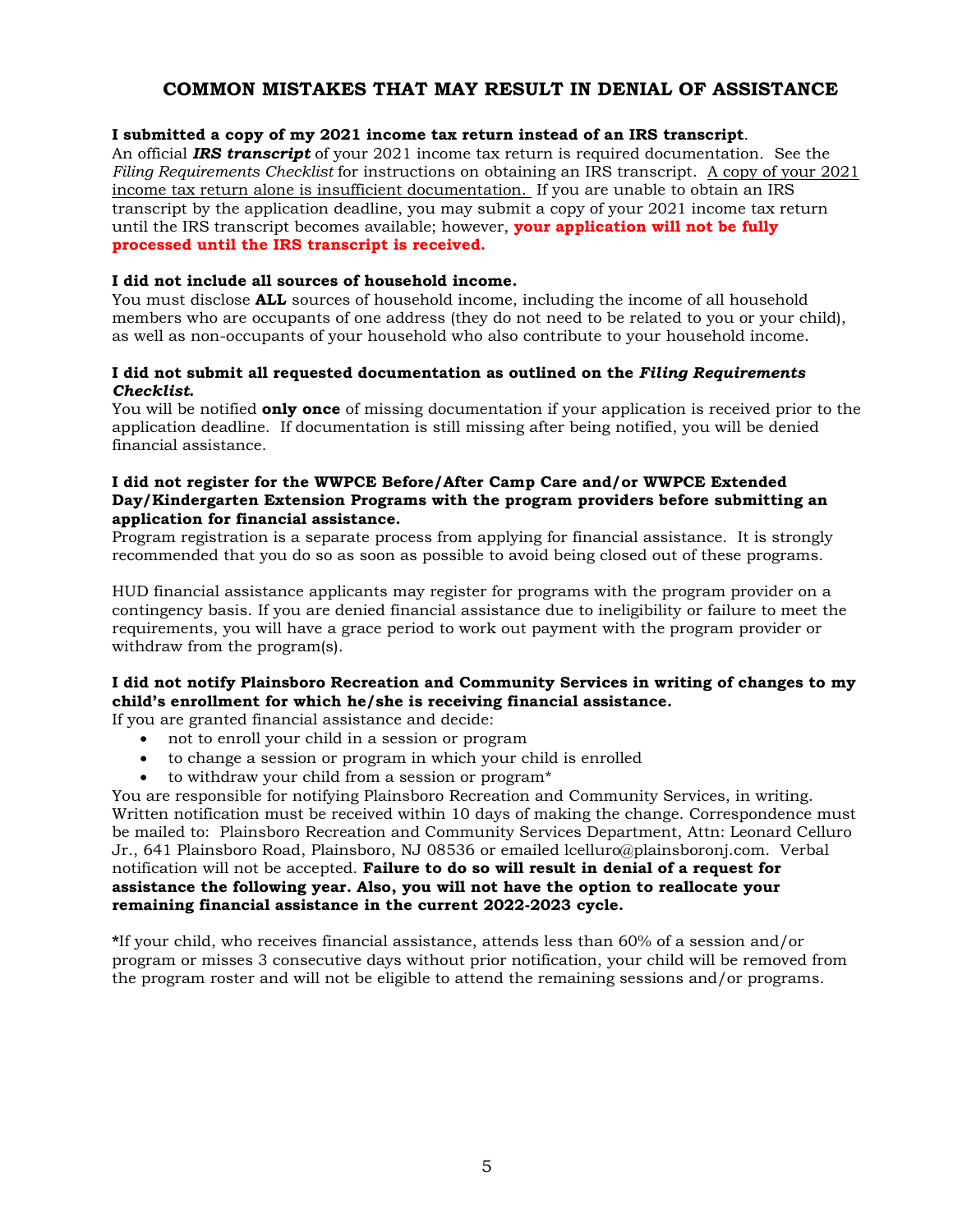## **FREQUENTLY ASKED QUESTIONS**

- 1. MAY WE RECEIVE ASSISTANCE FOR PROGRAMS OFFERED BY OTHER TOWNSHIPS OR ORGANIZATIONS? No, this financial assistance is only for Plainsboro Summer Camp 2022, Before/After Camp Care (through WWPCE) for Plainsboro Camp 2022, and WWPCE Extended Day Program/Kindergarten Extension Program, September 2022 – June 2023.
- 2. MY SPOUSE AND I FILE SEPARATE INCOME TAX RETURNS; WHOSE FORMS DO YOU NEED? We need **ALL** income documentation from all household members including your spouse and any other members of your household who contribute to the upkeep of that residence.
- 3. CAN I RECEIVE REIMBURSEMENT FOR PROGRAM FEE PAYMENTS I MADE PRIOR TO APPLYING FOR AND RECEIVING FINANCIAL ASSISTANCE? No, reimbursements are not possible.
- 4. CAN I RECEIVE FULL FINANCIAL ASSISTANCE FOR PROGRAMS? Yes, but it is not guaranteed.
- 5. WHEN ARE APPLICATIONS REVIEWED AND GRANTED? There is one application cycle each year, with a submission deadline of **Friday, May 6, 2022 at 4 p.m**. You will receive confirmation within three weeks after the deadline providing all materials were submitted properly.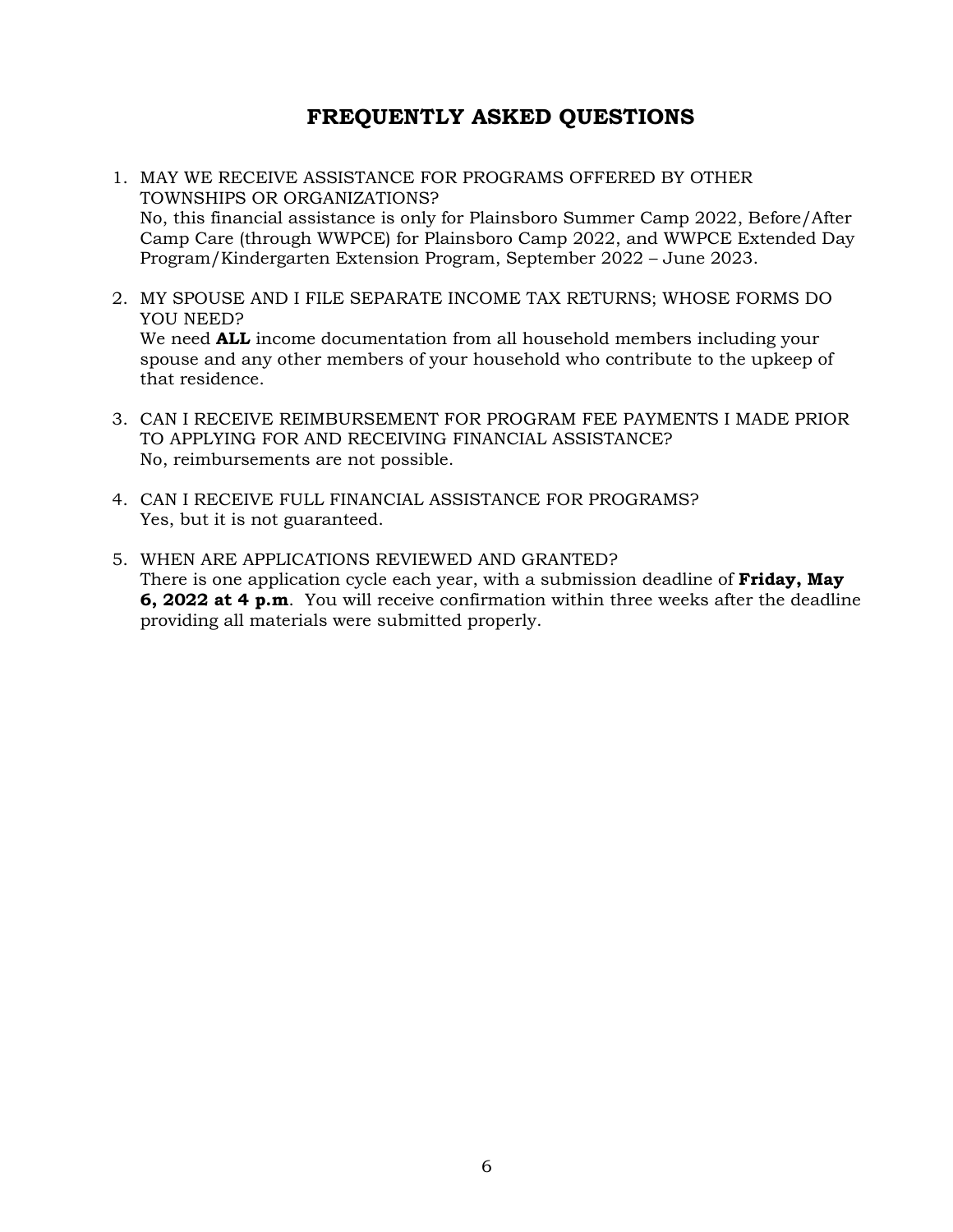## **Filing Requirements Checklist**

Complete this checklist prior to submitting your application, initial it below, and include it with your completed application and required documentation. Each of the documents required must be an original, unless otherwise indicated.

[ ] *IRS transcript(s) of the 2021 tax return(s)* **for you AND any other members of the household earning income.** The transcript provides official IRS verification that you filed a 2021 tax return. *A copy of your 2021 tax return is insufficient documentation*

To meet the application deadline, you will need to file your 2021 income tax return early to ensure complete processing by the IRS prior to requesting the transcript. Once you have made the request with the IRS, it usually will take 7-10 business days to receive your transcript.

For IRS transcript, please visit the IRS website:

- [www.irs.gov/Individuals/Get-Transcript](http://www.irs.gov/Individuals/Get-Transcript)
- [ ] *Copies* of the last three (3) pay stubs for *each member* of the household contributing to the family income. If a wage earner in your household is employed seasonally or parttime, or if the wages otherwise vary considerably from pay period to pay period, provide employer documentation of anticipated wages for 2022, in addition to copies of the last three pay stubs.
- [ ] *Copies* of documentation covering ALL sources of 2021 household income, including but not limited to, wages and tips, pension, social security, unemployment or worker's compensation benefits, public assistance (welfare/charity), grants from other sources, alimony, or child support. If a wage earner in your household is currently unemployed, provide documentation indicating the monthly benefit being received and the term of the benefits, or the denial of benefits.
- [ ] Child support and/or alimony documentation (if applicable) in the form of a notarized letter stating support terms or a *copy* of a court-ordered agreement. If you do not receive child support, then you must sign and have notarized the *Statement of Child Support*  found in this application packet.
- [ ] *Copy* of your lease or mortgage agreement clearly showing occupant name(s), property address, term of lease/mortgage, and signatures (proof of residency)
- [ ] *Copy* of a recent utility bill clearly showing applicant's name and address (proof of residency)
- [ ] Signed and notarized "Disclosure Oath" and "Statement of Financial Responsibility", as well as "Statement of Child Support" if applicable
- [ ] Completed Financial Assistance Program Application Form

Note: If circumstances exist such that eligibility cannot be determined based on the documentation requested above, the Township reserves the right to require additional information. Failure to complete the application or omission of documentation will result in the return of your application, and potentially denial of assistance.

#### **Signature \_\_\_\_\_\_\_\_\_\_\_\_\_\_\_\_\_\_\_\_\_\_\_\_\_\_\_\_\_\_\_\_**

**Note: This checklist must be checked off, signed, and submitted with your completed application.**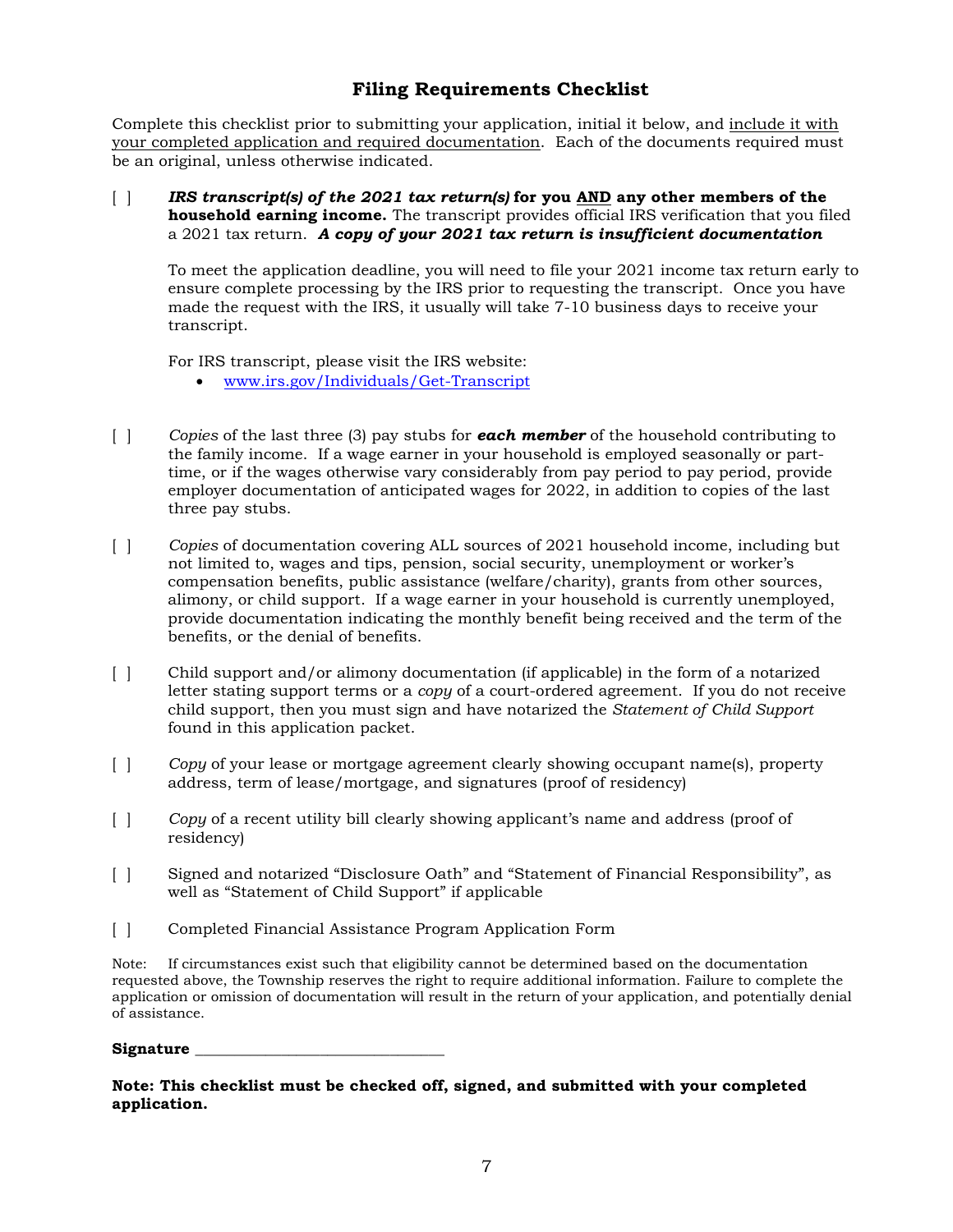## STATEMENT OF CHILD SUPPORT

The undersigned hereby certifies with his/her signature that he/she has not received in 2021, and is not receiving in 2022, child support for dependent children for whom he/she is seeking financial assistance under the Plainsboro township scholarship assistance program.

Child support is defined as Court-ordered financial support or financial support otherwise provided by the non-custodial parent to the custodial parent for the purpose of responsibly supporting their children.

| -<br>---<br>ריור<br>חצו | . .    |
|-------------------------|--------|
| ---                     | .<br>_ |

Subscribed and sworn to before me

This \_\_\_\_\_\_\_\_ day of \_\_\_\_\_\_\_\_\_\_\_ 2022

\_\_\_\_\_\_\_\_\_\_\_\_\_\_\_\_\_\_\_\_\_\_\_\_\_\_\_\_\_\_\_\_\_\_\_\_ Notary Public - State of N.J.

My commission expires \_\_\_\_\_\_\_\_\_\_\_\_\_\_

IMPORTANT: THIS DISCLOSURE IS TO BE COMPLETED ONLY IF YOU HAVE NOT RECEIVED CHILD SUPPORT IN 2021-21. IF YOU HAVE RECEIVED CHILD SUPPORT DURING THIS TIME, INSTEAD YOU MUST PROVIDE DOCUMENTATION OF THE SUPPORT PROVIDED.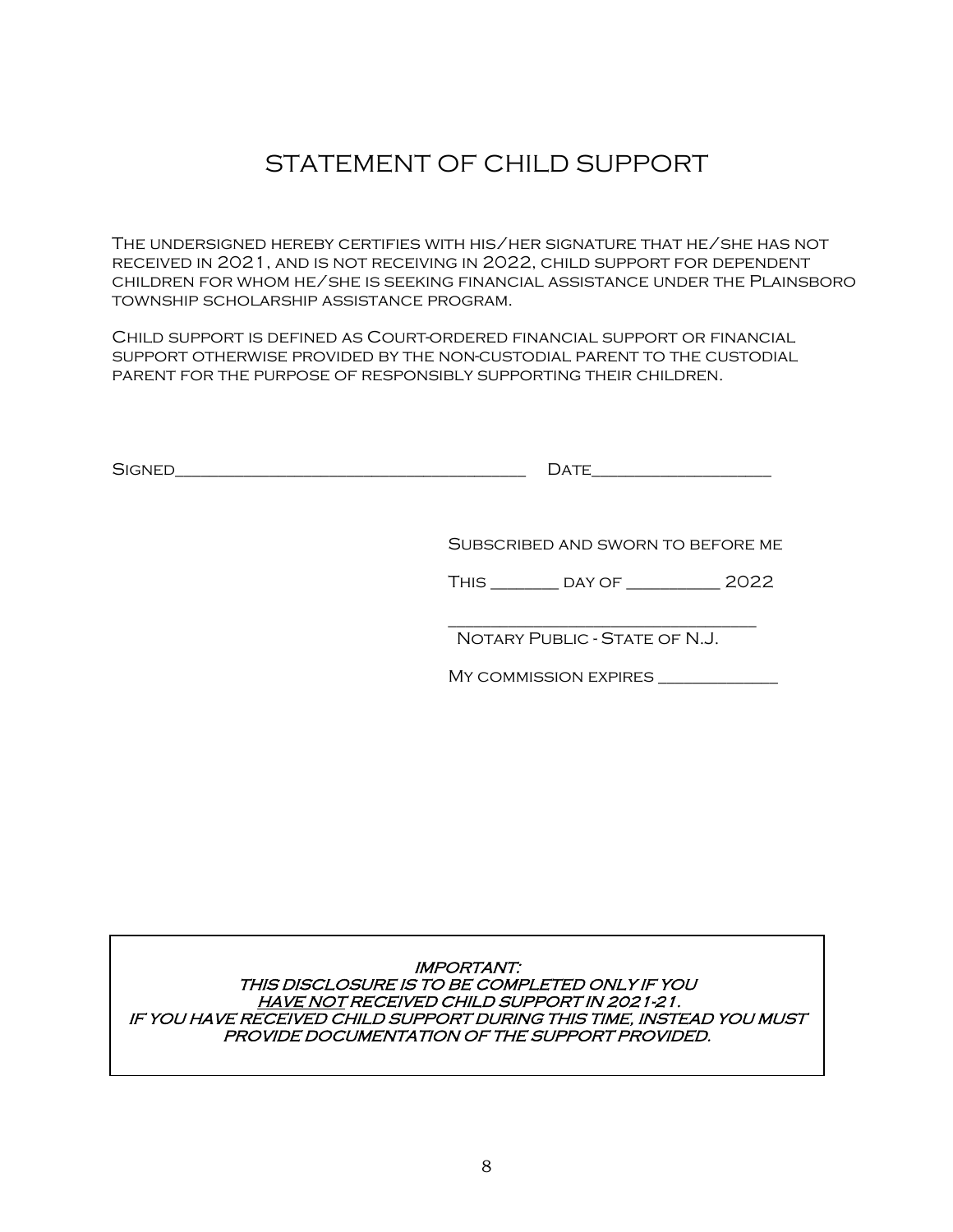## DISCLOSURE OATH

The undersigned does hereby with his/her signature below; apply herewith for HUD Community Block Grant Funds administered by Plainsboro Township for all applicable programs sponsored by Plainsboro Township or West Windsor-Plainsboro Community Education. Further, by his/her signature below, the undersigned does hereby certify that all statements made by him/her are true and made for the purpose of receiving such designation.

The undersigned fully understands that the information on the attached forms in the application package is being collected to determine the applicant's eligibility. They will be used to provide the basis for managing the programs covered by this application, for protecting the Government's financial interests and for verifying the accuracy of the information furnished. It may be released to appropriate Federal, State and local agencies when relevant, to civil, criminal, or regulatory investigators or prosecutors. It is not mandatory to provide Social Security numbers. However, failure to provide any other information may result in a delay or rejection of the application package as a WHOLE FOR ELIGIBILITY APPROVAL.

I/We certify that the statements contained in this application package are true and complete to the best of my/our knowledge and belief. I/We understand that false statements or information will result in the disqualification of the application package as a whole, the need to provide restitution to Plainsboro Township of all funds granted and are punishable under Federal law.

| $\overline{\phantom{0}}$ | ιΔ |
|--------------------------|----|
| ∼<br>---                 |    |

Subscribed and sworn to before me

This \_\_\_\_\_\_\_\_ day of \_\_\_\_\_\_\_\_\_\_\_ 2022

\_\_\_\_\_\_\_\_\_\_\_\_\_\_\_\_\_\_\_\_\_\_\_\_\_\_\_\_\_\_\_\_\_\_\_\_ Notary Public - State of N.J.

My commission expires \_\_\_\_\_\_\_\_\_\_\_\_\_\_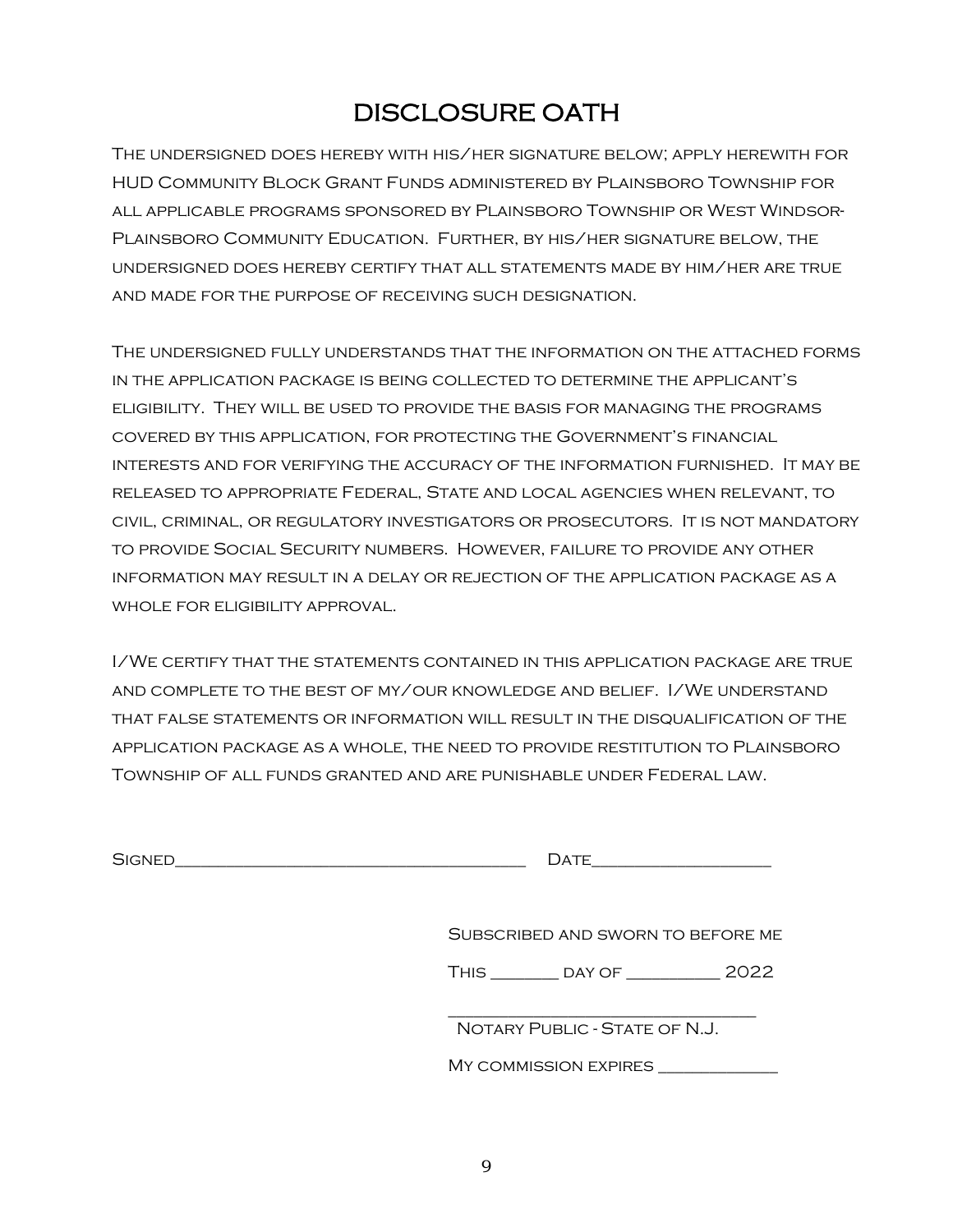## STATEMENT OF FINANCIAL RESPONSIBILITY

I understand that I must submit an IRS transcript of my household 2021 income tax return(s) before the May 6, 2022 application deadline. If the Internal Revenue Service cannot make a transcript available by this date, I understand that I am to submit a personal copy of my 2021 household tax return(s) until the IRS transcript(s) is/are available to me. I also understand that I am required to make complete disclosure of any additional "Household" income. If this is not done, I understand that I may be denied assistance; or, if granted assistance, I may be required to reimburse Plainsboro Township for all program fees incurred.

| ∽<br>. .<br>--<br>ີ<br>--- |   |
|----------------------------|---|
| --                         | . |

Subscribed and sworn to before me

This \_\_\_\_\_\_\_\_ day of \_\_\_\_\_\_\_\_\_\_\_ 2022

\_\_\_\_\_\_\_\_\_\_\_\_\_\_\_\_\_\_\_\_\_\_\_\_\_\_\_\_\_\_\_\_\_\_\_\_ Notary Public - State of N.J.

MY COMMISSION EXPIRES \_\_\_\_\_\_\_\_\_\_\_\_\_\_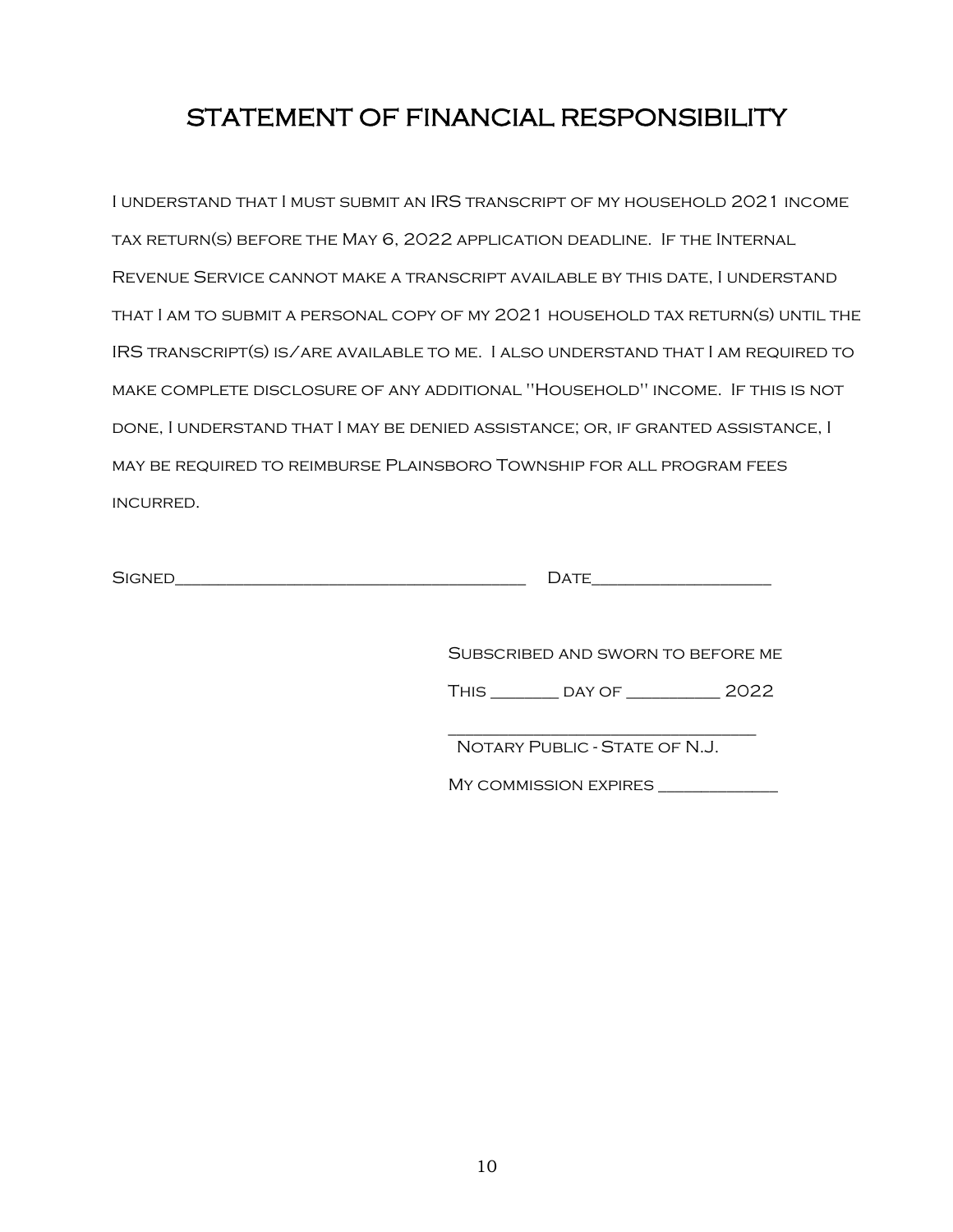#### **Township of Plainsboro FINANCIAL ASSISTANCE PROGRAM APPLICATION FORM**

Department of Housing and Urban Development / Community Development Block Grant

Complete Application Form and return with all required documentation, certifications, signatures, **and a nonrefundable \$25 per family application fee** made payable to Plainsboro Township to:

Plainsboro Recreation and Community Services Department, 641 Plainsboro Road, Plainsboro, New Jersey 08536**.**  *Deadline***: Friday, May 6, 2022, 4:00 p.m.** 

#### **Part I Applicant Information**

|                                         | Marital Status: [ ] married [ ] divorced [ ] separated [ ] widowed [ ] single    |                |  |
|-----------------------------------------|----------------------------------------------------------------------------------|----------------|--|
|                                         | Relationship to Program Participant: [] Parent [] Guardian [] Other ____________ |                |  |
|                                         | $\mathsf{City} \hspace{2em}$                                                     | State Zip Code |  |
|                                         |                                                                                  |                |  |
| Length of time at this address ________ | Number of residents at this address Adults                                       | Children       |  |

## **For statistical purposes only**

(Optional) Circle One:

|       |  | White Black/African American Asian Native American/Alaska Native Native Hawaiian/Pacific Islander |
|-------|--|---------------------------------------------------------------------------------------------------|
| Other |  |                                                                                                   |

Designate Ethnicity (Optional) Circle One:

Hispanic

Non-Hispanic

Do you or any member of your household have a disability as defined in Section 223 of the Social Security Act? Yes \_\_\_\_\_\_\_ No \_\_\_\_\_\_\_

If you have a disability that affects your ability to complete this application, please contact Recreation and Community Services at (609) 799-0909 X1719 to schedule an appointment to let us know how we can reasonably accommodate your needs.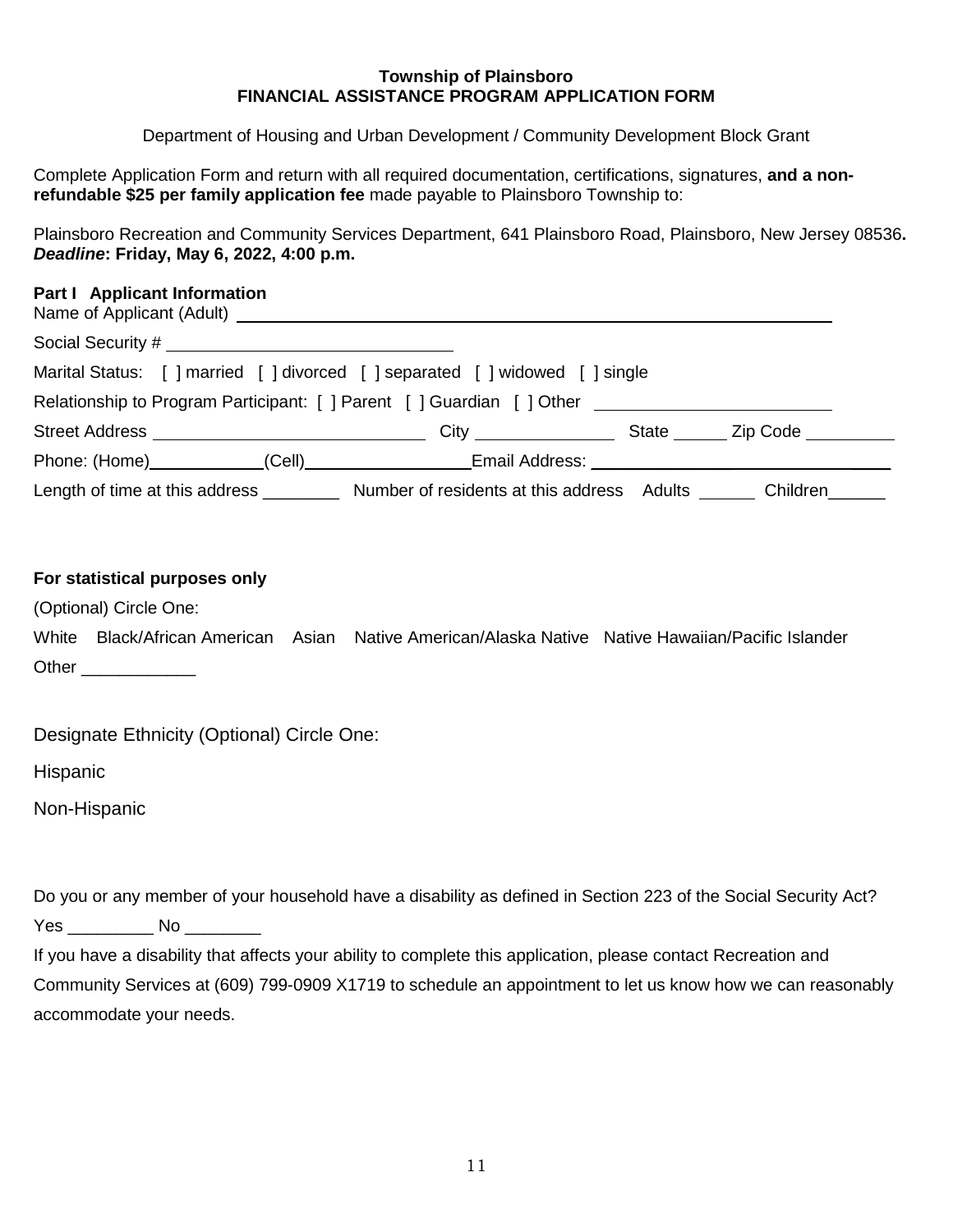## **Part II Program/Participant Information (List each child separately, please ask for another sheet if necessary)**

| Program Attending:                                                                             |                                                                                                |  |  |
|------------------------------------------------------------------------------------------------|------------------------------------------------------------------------------------------------|--|--|
| [ ] Plainsboro Summer Camp                                                                     | Sessions Attending: [ ] 1 [ ] 2 [ ] 3 [ ] 4                                                    |  |  |
|                                                                                                | [ ] WWPCE Before/After Camp Sessions Attending: [ ] 1 [ ] 2 [ ] 3 [ ] 4                        |  |  |
| [] WWPCE Extended Day Program 2022 - 2022 [] Full school year [] Partial school year           |                                                                                                |  |  |
|                                                                                                | [] WWPCE Kindergarten Extension Program 2022 - 2022 [] Full school year [] Partial school year |  |  |
|                                                                                                |                                                                                                |  |  |
|                                                                                                |                                                                                                |  |  |
| Program Attending:                                                                             |                                                                                                |  |  |
| [ ] Plainsboro Summer Camp                                                                     | Sessions Attending: [ ] 1 [ ] 2 [ ] 3 [ ] 4                                                    |  |  |
|                                                                                                | [] WWPCE Before/After Camp Sessions Attending: [] 1 [] 2 [] 3 [] 4                             |  |  |
|                                                                                                | [] WWPCE Extended Day Program 2022 - 2022 [] Full school year [] Partial school year           |  |  |
|                                                                                                | [] WWPCE Kindergarten Extension Program 2022 – 2022 [] Full school year [] Partial school year |  |  |
|                                                                                                |                                                                                                |  |  |
|                                                                                                |                                                                                                |  |  |
| Program Attending:                                                                             |                                                                                                |  |  |
| [ ] Plainsboro Summer Camp                                                                     | Sessions Attending: [ ] 1 [ ] 2 [ ] 3 [ ] 4                                                    |  |  |
|                                                                                                | [] WWPCE Before/After Camp Sessions Attending: [] 1 [] 2 [] 3 [] 4                             |  |  |
| [] WWPCE Extended Day Program 2022 - 2022 [] Full school year [] Partial school year           |                                                                                                |  |  |
| [] WWPCE Kindergarten Extension Program 2022 - 2022 [] Full school year [] Partial school year |                                                                                                |  |  |
| #4 Child's Name                                                                                |                                                                                                |  |  |
|                                                                                                |                                                                                                |  |  |
| Program Attending:                                                                             |                                                                                                |  |  |
| [ ] Plainsboro Summer Camp                                                                     | Sessions Attending: [ ] 1 [ ] 2 [ ] 3 [ ] 4                                                    |  |  |
|                                                                                                | [] WWPCE Before/After Camp Sessions Attending: [] 1 [] 2 [] 3 [] 4                             |  |  |
|                                                                                                | [] WWPCE Extended Day Program 2022 - 2022 [] Full school year [] Partial school year           |  |  |
|                                                                                                | [] WWPCE Kindergarten Extension Program 2022 - 2022 [] Full school year [] Partial school year |  |  |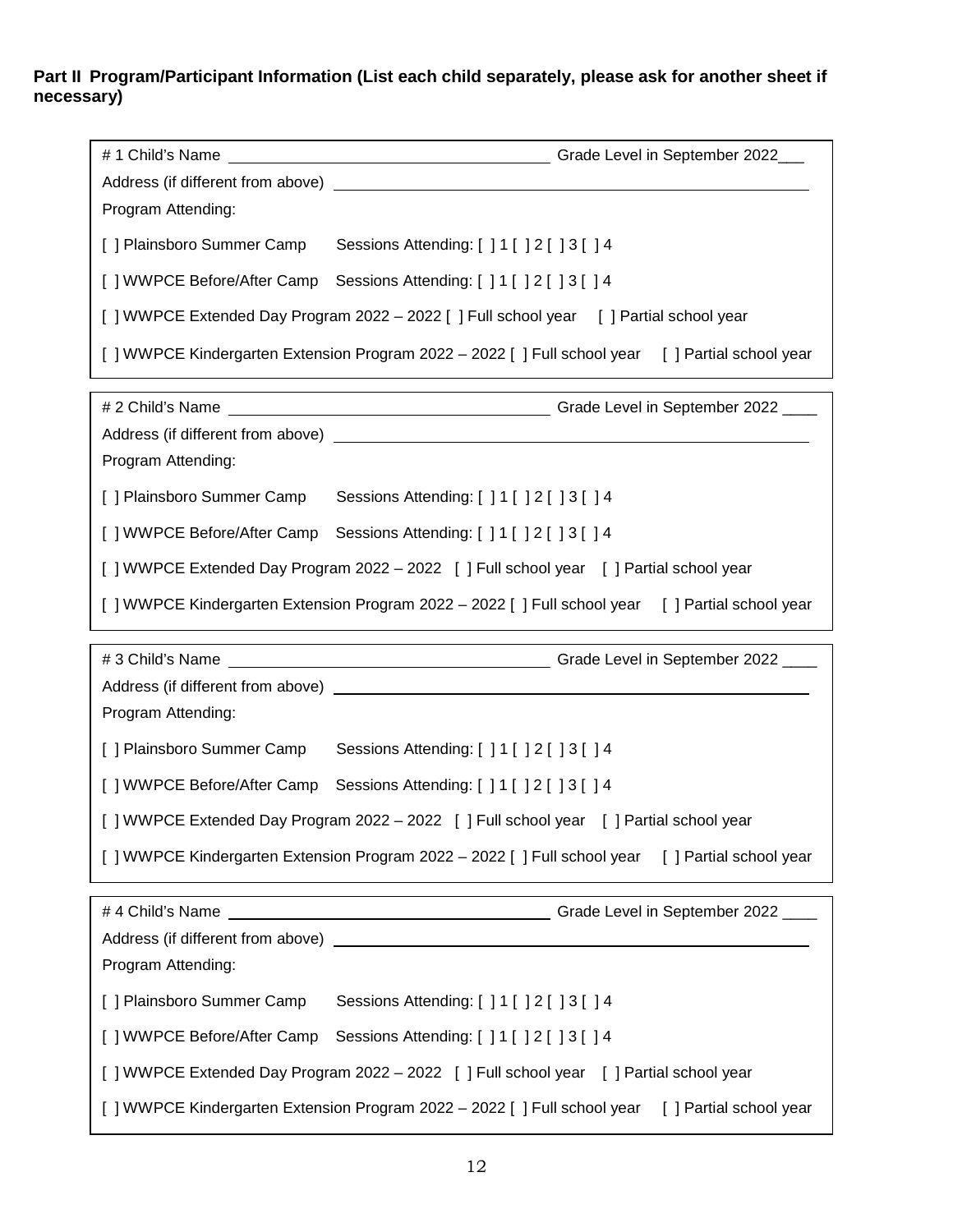#### **Part III Financial Information**

Provide information below for *each member of the household who contributes* to the upkeep of the listed address, even if they do not live at the listed address (rent, utilities, food, child care, etc). **Financial information must include ALL sources of household income, including but not limited to, gross wages, self-employment, tips, pension, social security, unemployment or worker's compensation benefits, public assistance, alimony, or child support.** See "Filing Requirements" for additional details and required support documentation.



#### **List 2021 Income for Each Member of Household**

**\*\* Employment Status Categories – Employed, Unemployed, Retired, Student, Disability** 

**TOTAL <sup>2021</sup> HOUSEHOLD INCOME (add last column of lines 1-5 above) <sup>→</sup>** \$